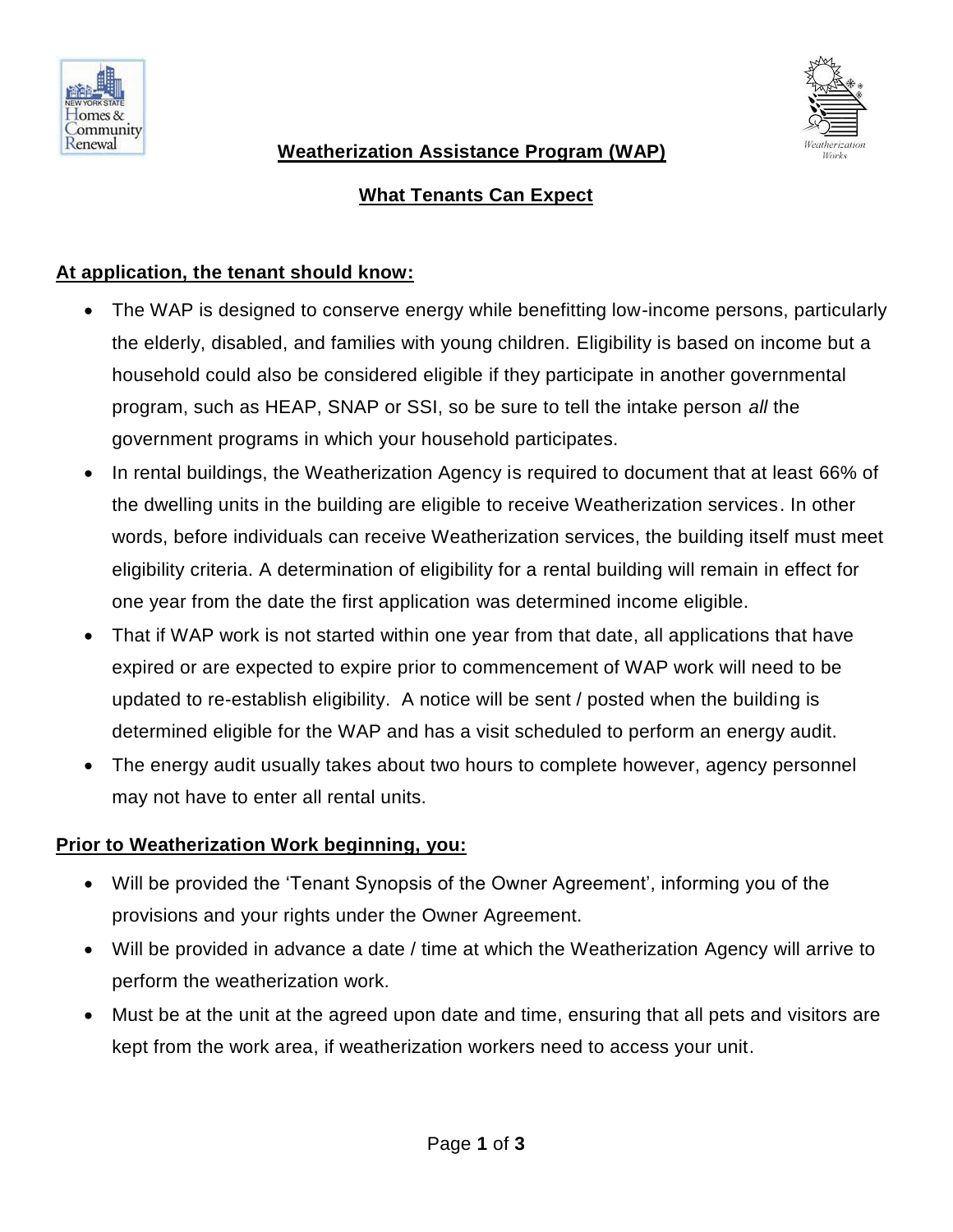



## **Weatherization Assistance Program (WAP)**

- Might be asked some questions regarding the functioning of the building or unit, (what you've noticed regarding heating / cooling, where drafts exist, etc.), as well as your energy use habits (i.e. at what do you normally set the thermostat? etc.).
- Can expect that your building / unit will be evaluated for health and safety issues as well as energy conservation opportunities during the energy audit.
- Can expect Weatherization workers to always perform and document all health & safety tests and to inform the building owner and occupants if there are any findings.
- Will be informed of the weatherization measures that are proposed as part of the project before work begins.

### **During Weatherization Work, you:**

- Will be treated courteously and have your personal property protected and treated responsibly throughout the course of the Weatherization project.
- Need to cooperate with the Weatherization Agency by providing access to all parts of the work area so that the Work Scope can be installed.
- Must ensure that a safe, accessible work environment is provided. Keep all occupants, pets and visitors from the work area. Failing to provide sufficient access or a safe work environment may prevent the Weatherization work from being done. You should assume that the Agency will need access to all parts of the unit.
- Can expect the Weatherization workers to always identify themselves and to conduct themselves in a professional, workmanlike manner throughout the course of the Weatherization project and to always leave their work area broom clean at the end of each day.
- Can expect to be provided good, quality workmanship consistent with U.S. Department of Energy Standard Work Specifications.